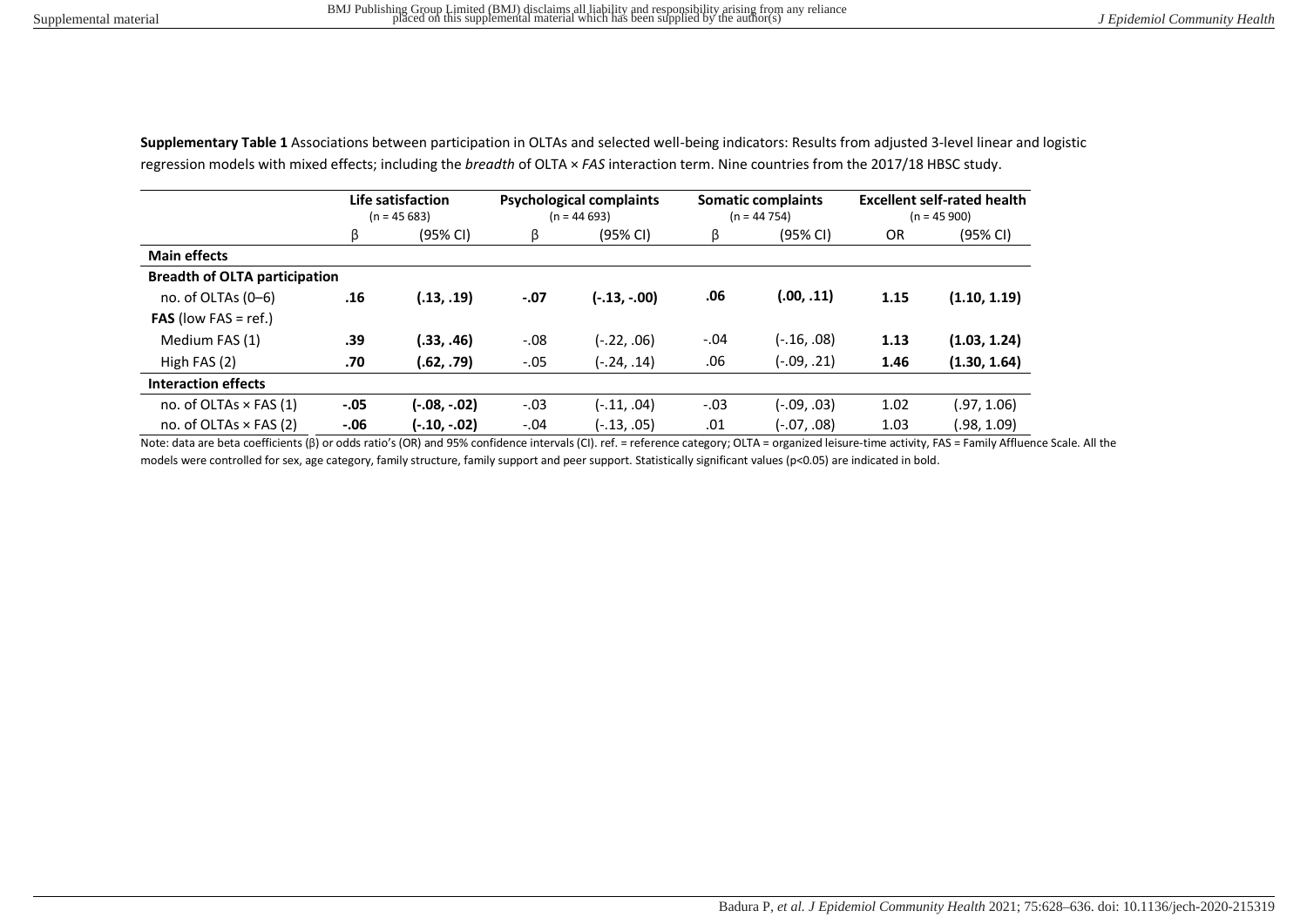|                                                | Life satisfaction<br>$(n = 45683)$ |                | <b>Psychological complaints</b><br>$(n = 44693)$ |                | <b>Somatic complaints</b><br>$(n = 44754)$ |               | <b>Excellent self-rated health</b><br>$(n = 45900)$ |              |
|------------------------------------------------|------------------------------------|----------------|--------------------------------------------------|----------------|--------------------------------------------|---------------|-----------------------------------------------------|--------------|
|                                                | β                                  | (95% CI)       | β                                                | (95% CI)       | β                                          | (95% CI)      | OR                                                  | (95% CI)     |
| <b>Main effects</b>                            |                                    |                |                                                  |                |                                            |               |                                                     |              |
| Pattern of OLTA participation (no OLTA = ref.) |                                    |                |                                                  |                |                                            |               |                                                     |              |
| OLTA non-sport (1)                             | .22                                | (.12, .33)     | $-.07$                                           | $(-.31, .16)$  | $-.05$                                     | (-.24, .14)   | 1.062                                               | (.90, 1.25)  |
| OLTA sport (2)                                 | .45                                | (.35, .55)     | $-.39$                                           | $(-.62, -.17)$ | $-.21$                                     | (-.39, -.02)  | 1.642                                               | (1.42, 1.90) |
| OLTA both (3)                                  | .52                                | (.43, .62)     | $-.16$                                           | $(-.38, .06)$  | .07                                        | (-.11, .25)   | 1.514                                               | (1.31, 1.75) |
| <b>FAS</b> (low FAS = ref.)                    |                                    |                |                                                  |                |                                            |               |                                                     |              |
| Medium FAS (1)                                 | .40                                | (.32, .49)     | .02                                              | $(-.17, .21)$  | $-.05$                                     | (-.20, .11)   | 1.118                                               | (.98, 1.28)  |
| High FAS (2)                                   | .66                                | (.53, .78)     | .20                                              | $(-.09, .48)$  | .27                                        | (.04, .50)    | 1.368                                               | (1.13, 1.65) |
| <b>Interaction effects</b>                     |                                    |                |                                                  |                |                                            |               |                                                     |              |
| $OLTA(1) * FAS(1)$                             | $-.11$                             | (23, .01)      | .07                                              | $(-.20, .35)$  | $-.00$                                     | $(-.23, .22)$ | .925                                                | (.76, 1.12)  |
| $OLTA(2) \times FAS(1)$                        | $-.12$                             | (-.24, -.01)   | $-.22$                                           | $(-.49, .04)$  | $-.05$                                     | (-.17, .26)   | 1.014                                               | (.85, 1.20)  |
| $OLTA(3) \times FAS(1)$                        | $-.12$                             | $(-.23, -.01)$ | $-31$                                            | (-.56, -.05)   | $-.13$                                     | (-.33, .08)   | 1.115                                               | .94, 1.32)   |
| $OLTA(1) \times FAS(2)$                        | $-.09$                             | (-.26, .08)    | .21                                              | $(-18, .59)$   | $-.07$                                     | (39, .24).    | 1.021                                               | (.79, 1.32)  |
| $OLTA(2) \times FAS(2)$                        | $-.04$                             | (-.20, 12)     | $-.47$                                           | $(-.83, -.11)$ | $-.21$                                     | (-.50, .08)   | 1.074                                               | (.86, 1.35)  |
| $OLTA(3) \times FAS(2)$                        | $-.12$                             | (-.27, .03)    | -.49                                             | (-.84, -.15)   | $-.25$                                     | (-.52, .03)   | 1.231                                               | (.99, 1.53)  |

**Supplementary Table 2** Associations between participation in OLTAs and selected well-being indicators: Results from adjusted 3-level linear and logistic regression models with mixed effects; including the *pattern* of OLTA × *FAS* interaction term. Nine countries from the 2017/18 HBSC study.

Note: data are beta coefficients (β) or odds ratio's (OR) and 95% confidence intervals (CI). ref. = reference category; OLTA = organized leisure-time activity, FAS = Family Affluence Scale. All the models were controlled for sex, age category, family structure, family support and peer support. Statistically significant values (p<0.05) are indicated in bold.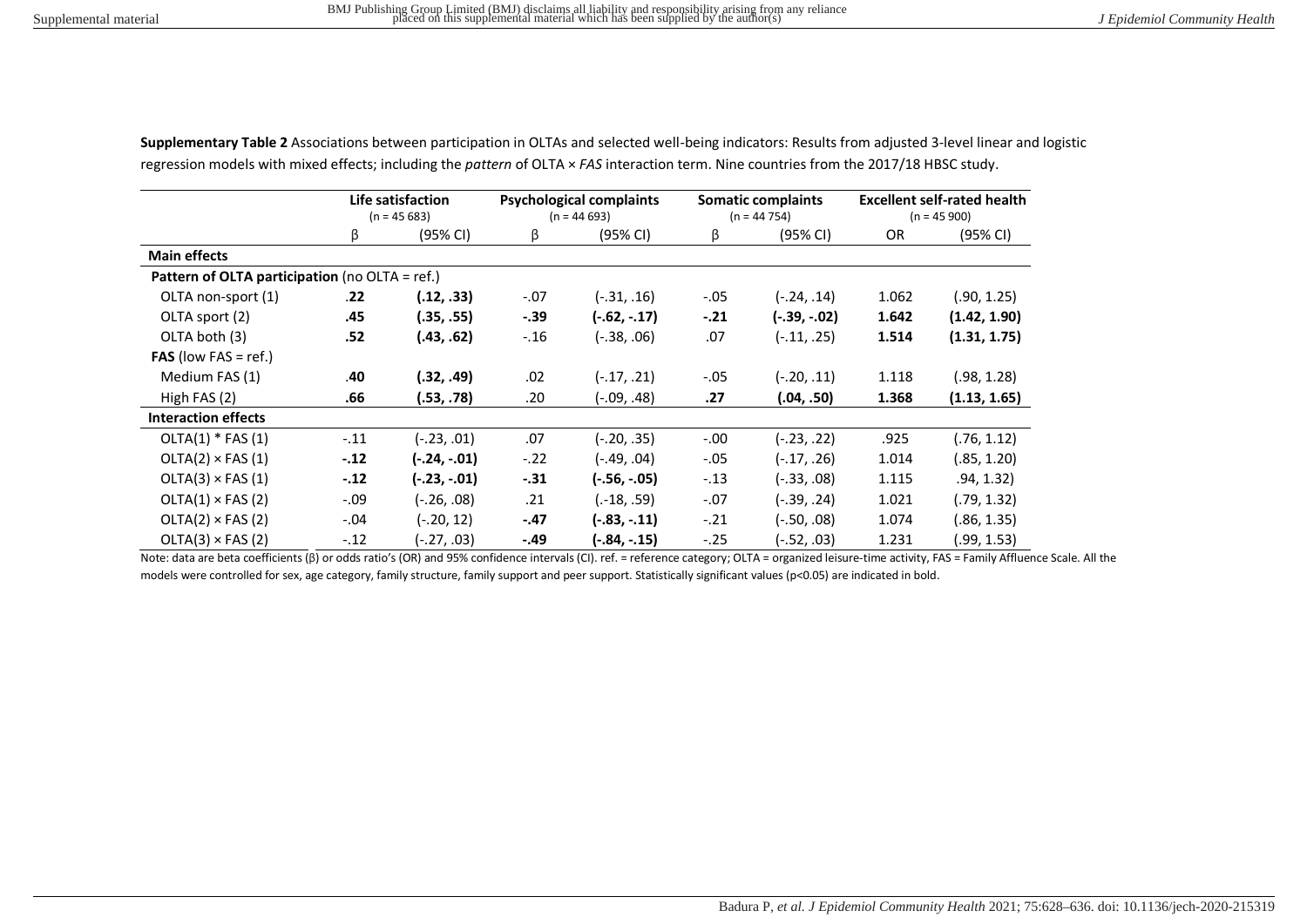|                                                 | Life satisfaction<br>$(n = 45683)$ |                | <b>Psychological complaints</b><br>$(n = 44693)$ |                | <b>Somatic complaints</b><br>$(n = 44754)$ |             | <b>Excellent self-rated health</b><br>$(n = 45 900)$ |              |
|-------------------------------------------------|------------------------------------|----------------|--------------------------------------------------|----------------|--------------------------------------------|-------------|------------------------------------------------------|--------------|
|                                                 | β                                  | (95% CI)       | β                                                | (95% CI)       | β                                          | (95% CI)    | <b>OR</b>                                            | (95% CI)     |
| <b>Main effects</b>                             |                                    |                |                                                  |                |                                            |             |                                                      |              |
| <b>Breadth of OLTA participation</b>            |                                    |                |                                                  |                |                                            |             |                                                      |              |
| no. of OLTAs $(0-6)$                            | .11                                | (.09,.12)      | $-.07$                                           | $(-.11, -.04)$ | .04                                        | (.01, .07)  | 1.17                                                 | (1.15, 1.19) |
| <b>Family structure</b> (nuclear family = ref.) |                                    |                |                                                  |                |                                            |             |                                                      |              |
| Single-parent family (1)                        | $-.43$                             | $(-.49, -.36)$ | .77                                              | (.62, .92)     | .49                                        | (.36, .61)  | .82                                                  | (.74, .91)   |
| Stepfamily (2)                                  | $-.45$                             | $(-.55, -.36)$ | .93                                              | (.71, 1.14)    | .51                                        | (.34, .68)  | .72                                                  | (.62, .83)   |
| Non-parental family (3)                         | $-.64$                             | $(-.79, -48)$  | .98                                              | (.63, 1.33)    | .55                                        | (.27, .83)  | .94                                                  | (.75, 1.18)  |
| Interaction effects                             |                                    |                |                                                  |                |                                            |             |                                                      |              |
| no. of OLTAs $\times$ Fam. Str. (1)             | .04                                | (.00, .07)     | $-.10$                                           | $(-.18, -.03)$ | .00.                                       | (-.06, .06) | .98                                                  | (.93, 1.02)  |
| no. of OLTAs × Fam. Str. (2)                    | .00                                | (-.05, .05)    | .01                                              | $(-.10, .12)$  | .02                                        | (-.07, .11) | 1.02                                                 | (.95, 1.09)  |
| no. of OLTAs × Fam. Str. (3)                    | .10                                | (.03, .17)     | $-.09$                                           | $(-.26, .07)$  | $-.02$                                     | (16, .11)   | .96                                                  | (.87, 1.07)  |

**Supplementary Table 3** Associations between participation in OLTAs and selected well-being indicators: Results from adjusted 3-level linear and logistic regression models with mixed effects; including the *breadth* of OA × *Family structure* interaction term. Nine countries from the 2017/18 HBSC study.

Note: data are beta coefficients (β) or odds ratio's (OR) and 95% confidence intervals (CI). ref. = reference category; OLTA = organized leisure-time activity. All the models were controlled for sex, age category, Family Affluence Scale (FAS), family support and peer support. Statistically significant values (p<0.05) are indicated in bold.